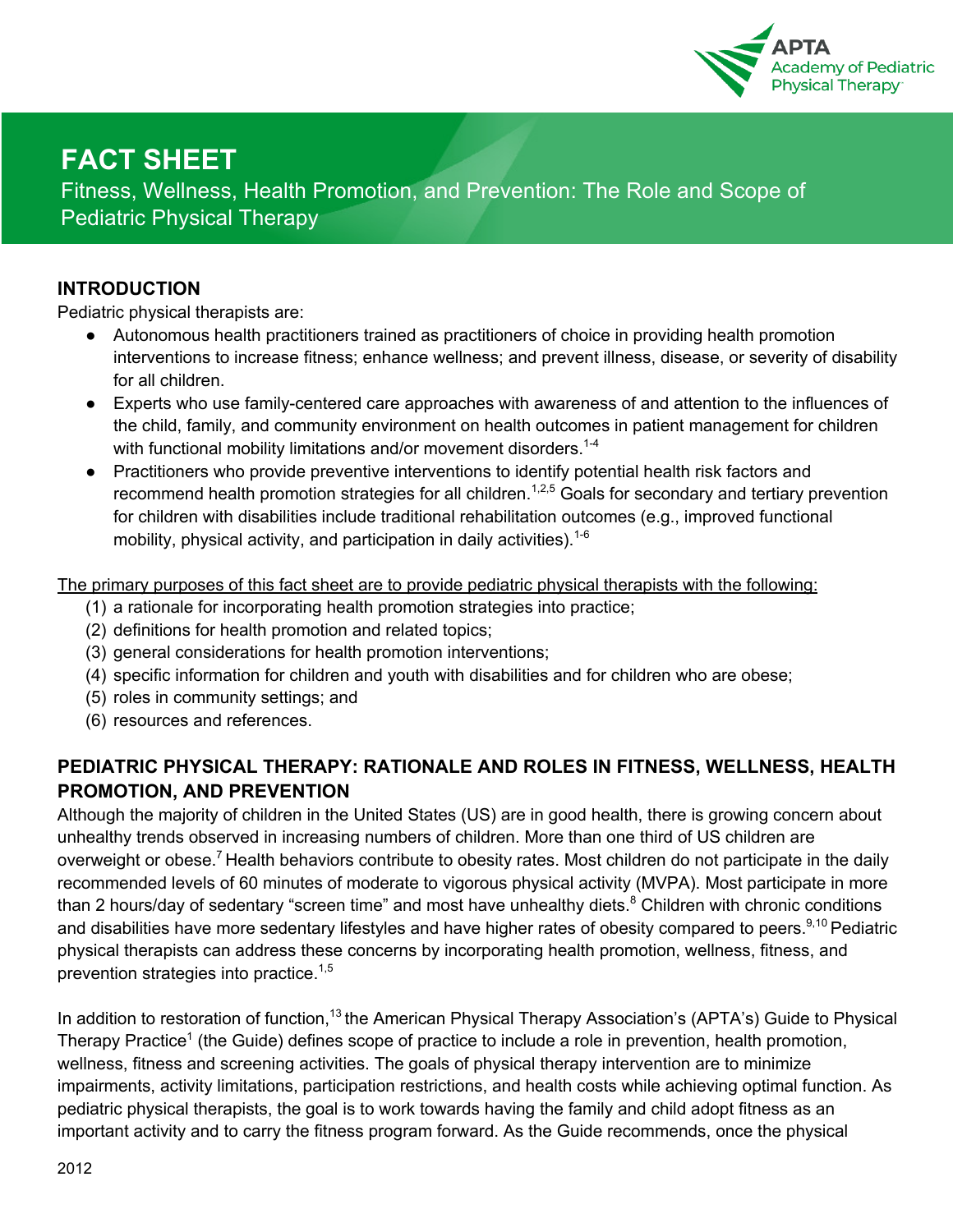therapy goals have been achieved, physical therapists refer patients to other health practitioners (e.g., community fitness staff) for health promotion and long-term fitness and well-ness programs.<sup>1</sup>

### **DEFINITION OF TERMS**

We have defined key terms for clarity so that interventions and outcome measures are designed appropriately to achieve identified goals for health promotion, wellness, fitness, and prevention in all children—including those with typical development, chronic conditions (e.g., obesity) or disabilities (e.g., cerebral palsy, autism)<sup>11</sup>:

*Physical Fitness*: "a set of attributes that are either health- or skill-related. The degree to which people have these attributes can be measured with specific tests."<sup>12</sup>

- Health-related fitness includes body composition, cardiorespiratory endurance, flexibility, muscular endurance, and muscle strength
- $\bullet$  Skill-related fitness includes agility, balance, coordination, power, speed, and reaction time.<sup>13</sup>
- Physiological fitness includes non-performance-based metabolic and morphologic fitness and bone health  $13$

*Physical Activity:* "Any bodily movement produced by skeletal muscles that result in energy expenditure."<sup>12</sup>

*Exercise*: "A Subset of physical activity that is planned, structured, and repetitive and has a final or intermediate objective of improvement or maintenance of physical fitness."<sup>12</sup>

*Wellness*: "A state of being describing a state of positive health in an individual and compromising biological and psychological well-being as exemplified by quality of life and a sense of well-being."<sup>13</sup>

*Health Promotion*: "Represents a comprehensive social and political process, it not only embraces action directed at strengthening the skills and capabilities of individuals, but also action directed towards changing social, environmental and economic conditions so as to alleviate their impact on public and individual health. Health promotion is a process of enabling people to increase control over the determinants of health and thereby improve their health. Participation is essential to sustain health promotion action."<sup>14,15</sup>

**Prevention**: Pediatric physical therapists may provide prevention services in 3 ways 1:

- Primary prevention: Eliminating health problems in at-risk populations by providing health promotion.
- Secondary prevention: Reducing the severity, duration, or number of negative health outcomes by early diagnosis of the target condition and quick and effective intervention.
- Tertiary prevention: Reducing the impact of disability and promoting rehabilitation, health, and function in children and youth with chronic conditions or permanent disabilities.

### **REIMBURSEMENT CONSIDERATIONS**

Health promotion interventions may be appropriate to achieve physical therapy goals. Reimbursement will differ depending on the family's insurance, the setting for the physical therapy (e.g., clinic, school, early intervention) and the type of intervention (e.g., primary, secondary, tertiary). The reason for the intervention (e.g., child/family goals, medical necessity) will influence the reimbursement and the number of "allowed sessions. The pediatric physical therapist can determine if there is a billable physical therapy ICD code related to a body structure and function impairment or activity limitation that can be submitted for health insurance coverage.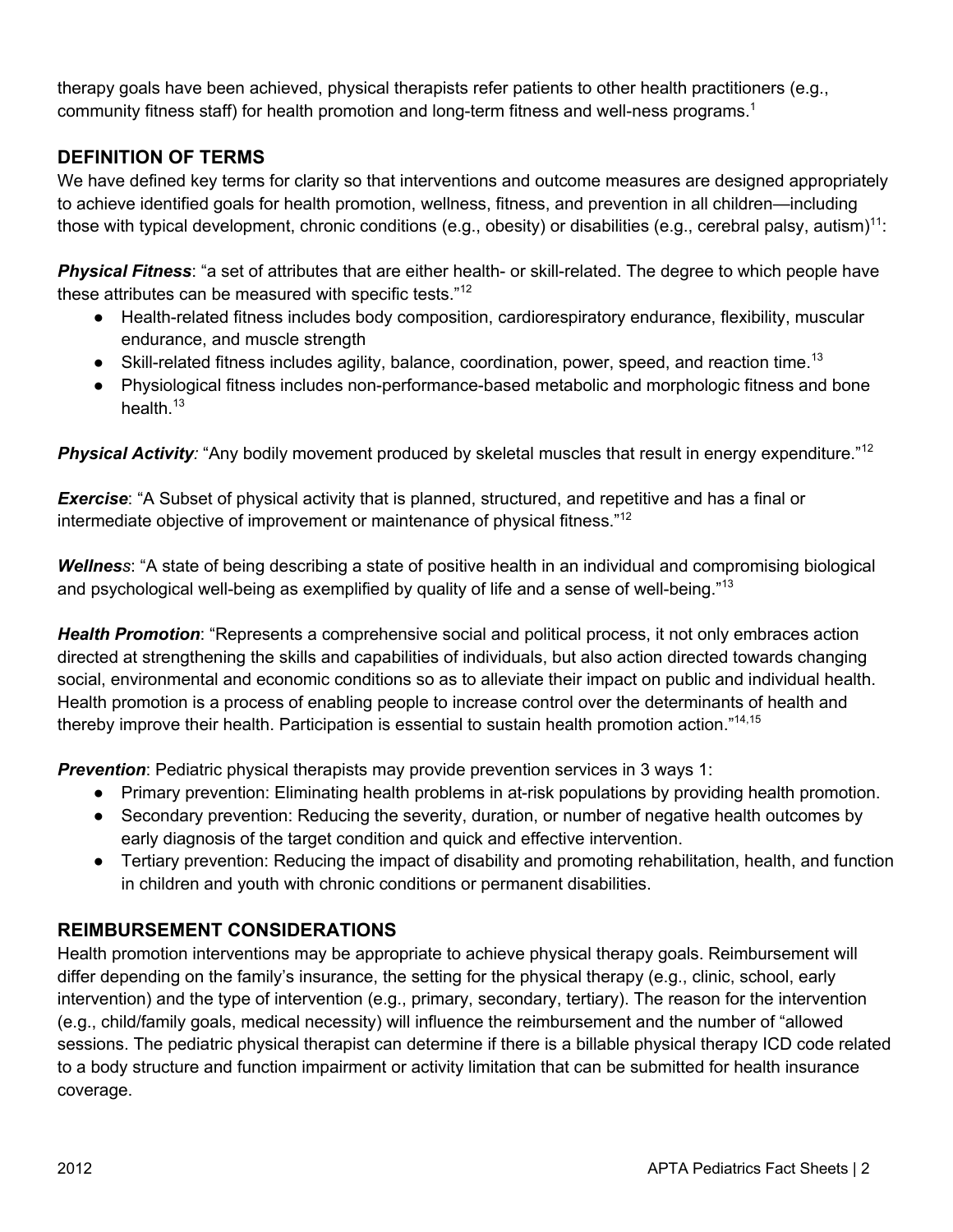### **TABLE 1: General Considerations for Health Promotion Interventions**

| <b>Child and Family</b>                                                                  | Interview child and parent to identify health risk factors, child and family goals, and<br>resources; determine usual or typical physical activity levels and general health of<br>child and family; and identify child and parent willingness or readiness to make health<br>changes. $15$                                                                                                                                                                                                                                                                                                                                                                                                                                                                                                                                                                                                                                         |
|------------------------------------------------------------------------------------------|-------------------------------------------------------------------------------------------------------------------------------------------------------------------------------------------------------------------------------------------------------------------------------------------------------------------------------------------------------------------------------------------------------------------------------------------------------------------------------------------------------------------------------------------------------------------------------------------------------------------------------------------------------------------------------------------------------------------------------------------------------------------------------------------------------------------------------------------------------------------------------------------------------------------------------------|
| Screening,<br><b>Examination,</b><br><b>Evaluation, and</b><br>Intervention <sup>1</sup> | <b>Screening:</b> Consider using a physical health checklist or an activity profile for<br>children and youth to identify risk factors and general health and activity levels. <sup>16</sup><br>Examination: Take a child history; review body systems using appropriate tests<br>and measures based on screening results.<br>Evaluation: Clinical judgment from screening and exam to help guide intervention.<br><b>Intervention:</b> Consider exercise prescription using the FITTE Principles <sup>17</sup> —<br>(Frequency = # sessions/week; Intensity = weight progression (strength);<br>cardiorespiratory fitness level (aerobics); Time or duration = number of sets/reps<br>(strength); time/intensity (aerobics); length of program; Type = what kind of<br>program? (e.g., physical fitness, strength, physical activity, sports, etc.); Enjoyment =<br>Children should participate for FUN more than for competition. |
| <b>Measures</b>                                                                          | Physical therapists should choose specific measures to determine intervention<br>effectiveness. Physical therapists should take baseline and postintervention<br>measures that are meaningful to intervention goals and strategies. Measures<br>should be reliable, valid, and feasible. Clinical measures may include:<br>Aerobic/Endurance: Timed run/walk/wheel tests using set distances and<br>stopwatch.<br>Functional Strength/Endurance: Repetitions for sit-to-stand, step-ups, sit-<br>$\bullet$<br>ups, or push-ups.<br>Strength: Weights, reps, and sets for progressive resistive exercises<br>(PREs).<br>Surveys: Information from parents, teachers, and children on activity and<br>participation.                                                                                                                                                                                                                  |
| <b>Setting</b>                                                                           | Clinic: The child must be medically stable and the physical therapist may request<br>physician clearance based on screening and examination findings. The clinic may<br>be best if the physical therapist needs to monitor vital signs.<br><b>Community:</b> A community recreation center may be appropriate to implement a<br>program for children and youth who are more stable and are motivated to<br>participate in a community-based program. Fitness staff buy-in and participation<br>are critical in community programs.                                                                                                                                                                                                                                                                                                                                                                                                  |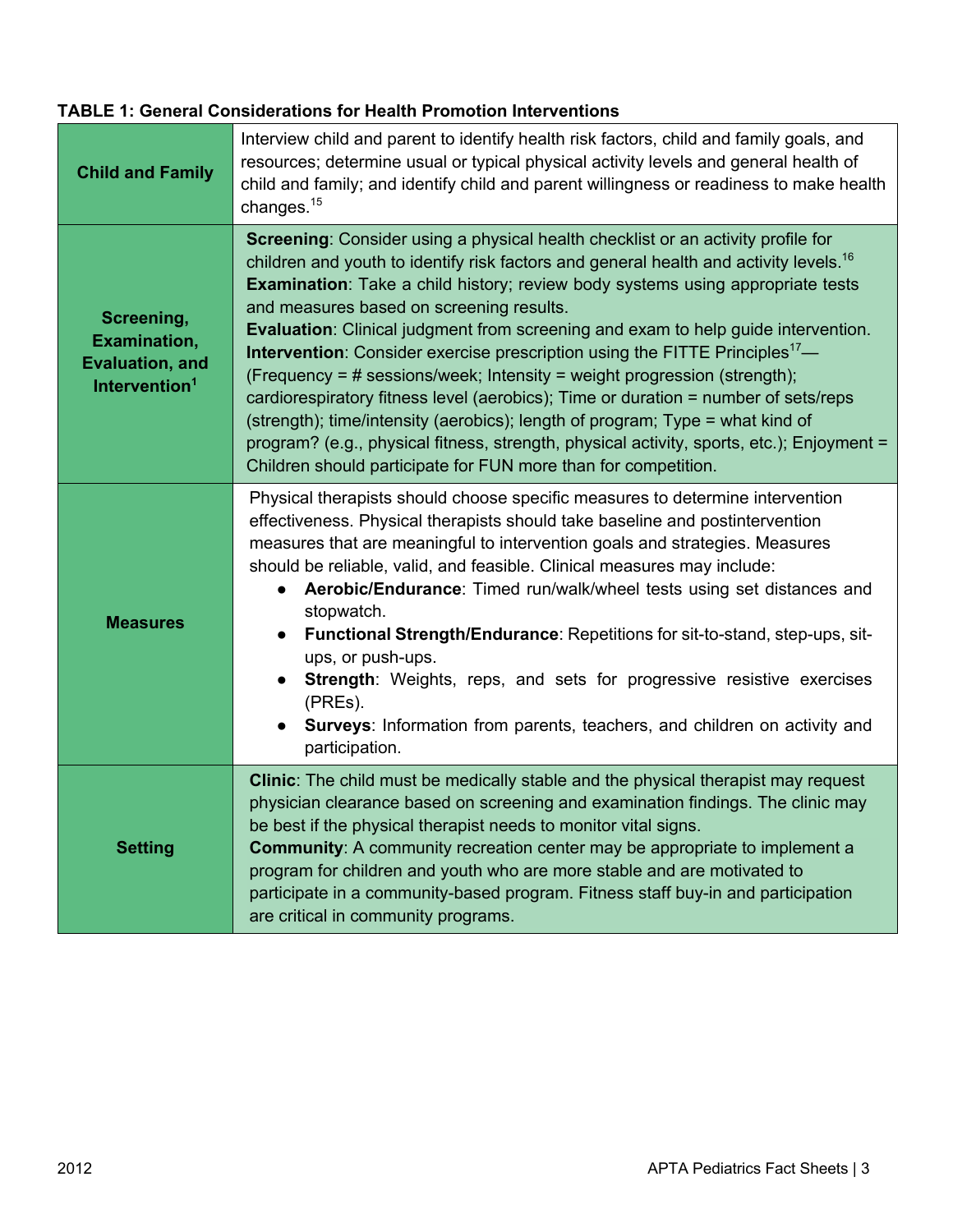# **TABLE 2: Strength Training Considerations for Health Promotion in Children with Specific Disabilities**

| <b>Strength Training</b>                                                                                                                                                                                                                                                                                                                                                                                                                                                                                                                                                                                       | <b>Measurements</b>                                                                                                                                                                                                                                                                                                                                                                    | <b>Precautions/Consideration</b>                                                                                                                                                                                                                                                                                                                                                                                                                                                                                                                                                                                                                                                                                             |  |
|----------------------------------------------------------------------------------------------------------------------------------------------------------------------------------------------------------------------------------------------------------------------------------------------------------------------------------------------------------------------------------------------------------------------------------------------------------------------------------------------------------------------------------------------------------------------------------------------------------------|----------------------------------------------------------------------------------------------------------------------------------------------------------------------------------------------------------------------------------------------------------------------------------------------------------------------------------------------------------------------------------------|------------------------------------------------------------------------------------------------------------------------------------------------------------------------------------------------------------------------------------------------------------------------------------------------------------------------------------------------------------------------------------------------------------------------------------------------------------------------------------------------------------------------------------------------------------------------------------------------------------------------------------------------------------------------------------------------------------------------------|--|
| <b>Cerebral Palsy</b><br>2-3 times per week, 1-3 sets of 8-<br>12 repetitions using free weights,<br>machines, or isokinetic exercise<br>machines and sufficient<br>resistance; Able to perform 3 sets<br>with ease before increasing<br>weight; Improve 30%-50%over 8-<br>12 weeks $^{18-20}$<br>Down Syndrome <sup>21</sup><br>2-3 times per week, 1-3 sets of 8-<br>12 repetitions using resistance<br>bands, free weights, machines, or<br>exercise machines and sufficient<br>resistance <sup>22</sup><br><b>Duchenne Muscular Dystrophy</b><br>Low-resistance program and<br>functional strengthening to | Hand-held<br>dynamometry <sup>28,29</sup><br>Brockport <sup>30</sup><br>Modified curl-ups<br>Isometric push-up<br>Wall squat<br>$\bullet$<br><b>Bruininks-Oseretsky</b><br><b>Test of Motor</b><br>Performance, 2nd<br>Edition $(BOT-2)^{31}$<br>10 Repetition Maximum<br>(RM) Sit-to-stand <sup>29</sup><br>Lateral step-ups<br>Half kneel to stand<br>(CP-GMFCS Levels I-II-<br>III) | Overall <sup>36</sup><br>Screen for hypertension before<br>$\bullet$<br>initiating a program.<br>Cerebral Palsy <sup>19,37,38</sup><br>Do not initiate program if child has<br>uncontrolled seizures.<br>Strengthening programs should be<br>$\bullet$<br>super-vised by a trained adult. <sup>39</sup><br>Modify resistance and weight-<br>$\bullet$<br>bearing for children with severe<br>osteoporosis.<br>Limit resistance initially following<br>$\bullet$<br>orthopedic surgery when there are<br>weight-bearing limitations.<br>Limit area-specific passive<br>$\bullet$<br>stretching for 2-3 weeks following<br>spasticity management with phenol<br>injections.<br>Be cautious using 1RM for strength<br>$\bullet$ |  |
| decrease disuse atrophy<br>especially for ambulatory and<br>early non-ambulatory phases <sup>23</sup><br><b>Spina Bifida</b><br>Train active muscle groups 2-3<br>times per week, 1-3 sets of 8-12<br>repetitions using free weights,<br>machines, or isokinetic exercise<br>machines <sup>24,25</sup><br><b>Autism</b><br>Consider strength training using<br><b>Progressive Resistive Exercises</b>                                                                                                                                                                                                          | <b>Timed Up-and-Down</b><br>Stairs $(TUD)^{32}$<br>Timed Up-and-Go<br>$(TUG)^{33,34}$<br><b>Hammersmith Motor</b><br>Ability Test <sup>35</sup>                                                                                                                                                                                                                                        | measures, especially for youth with<br>osteoporosis, poor motor control, or<br>malalignment.<br>Down Syndrome <sup>40,41</sup><br>Screen for any cardiorespiratory<br>$\bullet$<br>restrictions secondary to potential of<br>unrepaired congenital heart defect.<br>Screen for potential atlantoaxial<br>instability (cervical spine X-ray).<br>Potential of joint hypermobility:<br>$\bullet$<br>Check alignment during activities<br>such as hyperextension at knees<br>and elbows with exercise.                                                                                                                                                                                                                          |  |
| (PREs) as outlined in the<br>guidelines from the 2009 National<br><b>Strength and Conditioning</b><br>Association Position Paper. <sup>26</sup><br>Evidence suggests that moderate<br>to vigorous physical activity may<br>reduce stereotypical behaviors in<br>addition to having positive health<br>benefits. <sup>27</sup>                                                                                                                                                                                                                                                                                  |                                                                                                                                                                                                                                                                                                                                                                                        | Design strengthening program in<br>consultation with the medical team.<br>Duchenne Muscular Dystrophy <sup>42,43</sup><br>Avoid high-resistance exercise and<br>eccentric muscle contractions.<br>Communicate closely with medical<br>$\bullet$<br>team and family when prescribing a<br>strengthening program to monitor                                                                                                                                                                                                                                                                                                                                                                                                    |  |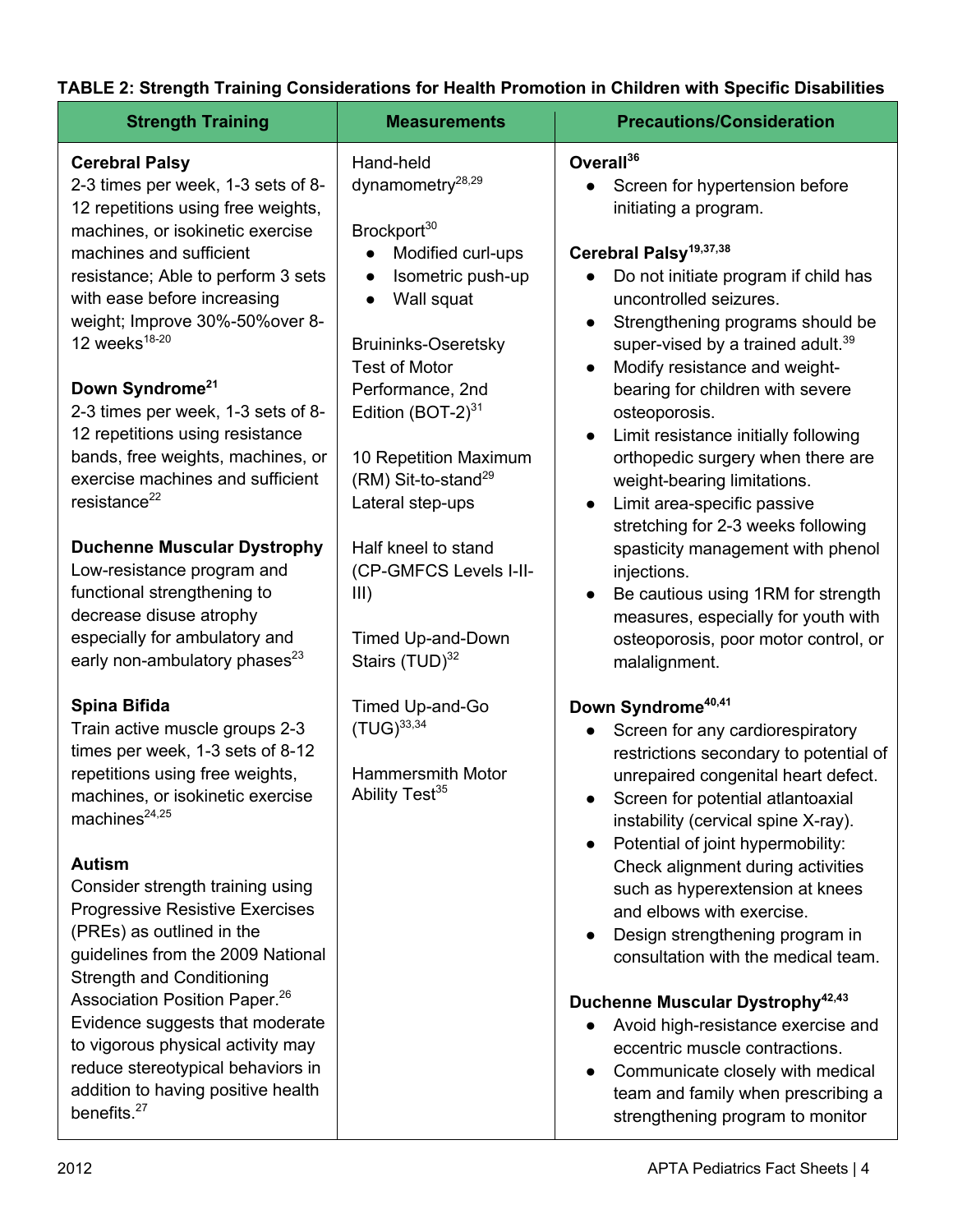| any adverse effects.<br>• Be aware of potential cardiac<br>compromise and any related<br>exercise restrictions.                                                                          |
|------------------------------------------------------------------------------------------------------------------------------------------------------------------------------------------|
| Spina Bifida <sup>44</sup>                                                                                                                                                               |
| • Be aware of signs/symptoms related<br>to associated conditions, such as<br>shunt malfunction, tethered cord,<br>Arnold Chiari malformation.                                            |
| Autism <sup>46</sup>                                                                                                                                                                     |
| • Higher incidence of seizures,<br>sensory issues that may require<br>activity modifications.<br>Consider behavioral issues and<br>child's ability to follow a supervised<br>PE program. |

| <b>Aerobic Exercise</b>                                                                                                                                                                                                                                                                                                                                                                                                                                                                                                                                                                                                                                                                                                                                                                                                                                                   | <b>Measurements</b>                                                                                                                                                                                                                                                                                                        |  |
|---------------------------------------------------------------------------------------------------------------------------------------------------------------------------------------------------------------------------------------------------------------------------------------------------------------------------------------------------------------------------------------------------------------------------------------------------------------------------------------------------------------------------------------------------------------------------------------------------------------------------------------------------------------------------------------------------------------------------------------------------------------------------------------------------------------------------------------------------------------------------|----------------------------------------------------------------------------------------------------------------------------------------------------------------------------------------------------------------------------------------------------------------------------------------------------------------------------|--|
| National Physical Activity Guidelines recommend that<br>children get a minimum of 60 minutes of moderate to<br>vigorous physical activity (MVPA) which may occur in bouts<br>of >10 minutes. Children with disabilities may need to<br>modify these recommendations based on type of disability<br>and overall conditioning level. <sup>46</sup><br>School physical education classes should include structured<br>aerobic exercise for 150-225 minutes/week depending on<br>child's age. $47$<br>Amount of adapted physical education may vary based on<br>$\bullet$<br>child's disability or level of conditioning, but the<br>recommendation for amount of structured exercise in<br>physical education classes is meant for all children.<br>Strategies to increase intensity of aerobic activities will<br>depend on child's disability, conditioning level, and any | $\frac{1}{2}$ or 1-mile walk/run test <sup>20,30</sup><br>Brockport <sup>30</sup><br>Shuttle Run Test (SRT) 16m<br><b>Target Aerobic Movement</b><br>Test (TAMT)<br>3-, 6-, or 12-minute walk test or<br>wheelchair push $test^{20,24,25,30}$<br>600-yard walk/run <sup>20,24,30</sup><br>Working Heart Rate <sup>49</sup> |  |
| cardiac precautions. <sup>30</sup>                                                                                                                                                                                                                                                                                                                                                                                                                                                                                                                                                                                                                                                                                                                                                                                                                                        | Energy Expenditure Index (EEI) <sup>42,44</sup>                                                                                                                                                                                                                                                                            |  |
| Using the FITTE principles, $17$ one may consider the following<br>strategies when designing an aerobic exercise program to<br>promote health and increase aerobic capacity in children with<br>disabilities:                                                                                                                                                                                                                                                                                                                                                                                                                                                                                                                                                                                                                                                             | SRT: For children with cerebral palsy at<br><b>Gross Motor Function Classification</b><br>System (GMFCS) Levels I, II, and III <sup>53</sup>                                                                                                                                                                               |  |
| Frequency: Gradually increase the number of sessions                                                                                                                                                                                                                                                                                                                                                                                                                                                                                                                                                                                                                                                                                                                                                                                                                      |                                                                                                                                                                                                                                                                                                                            |  |

### **TABLE 3: Aerobic Exercise Considerations for Health Promotion in Children with General Disabilities**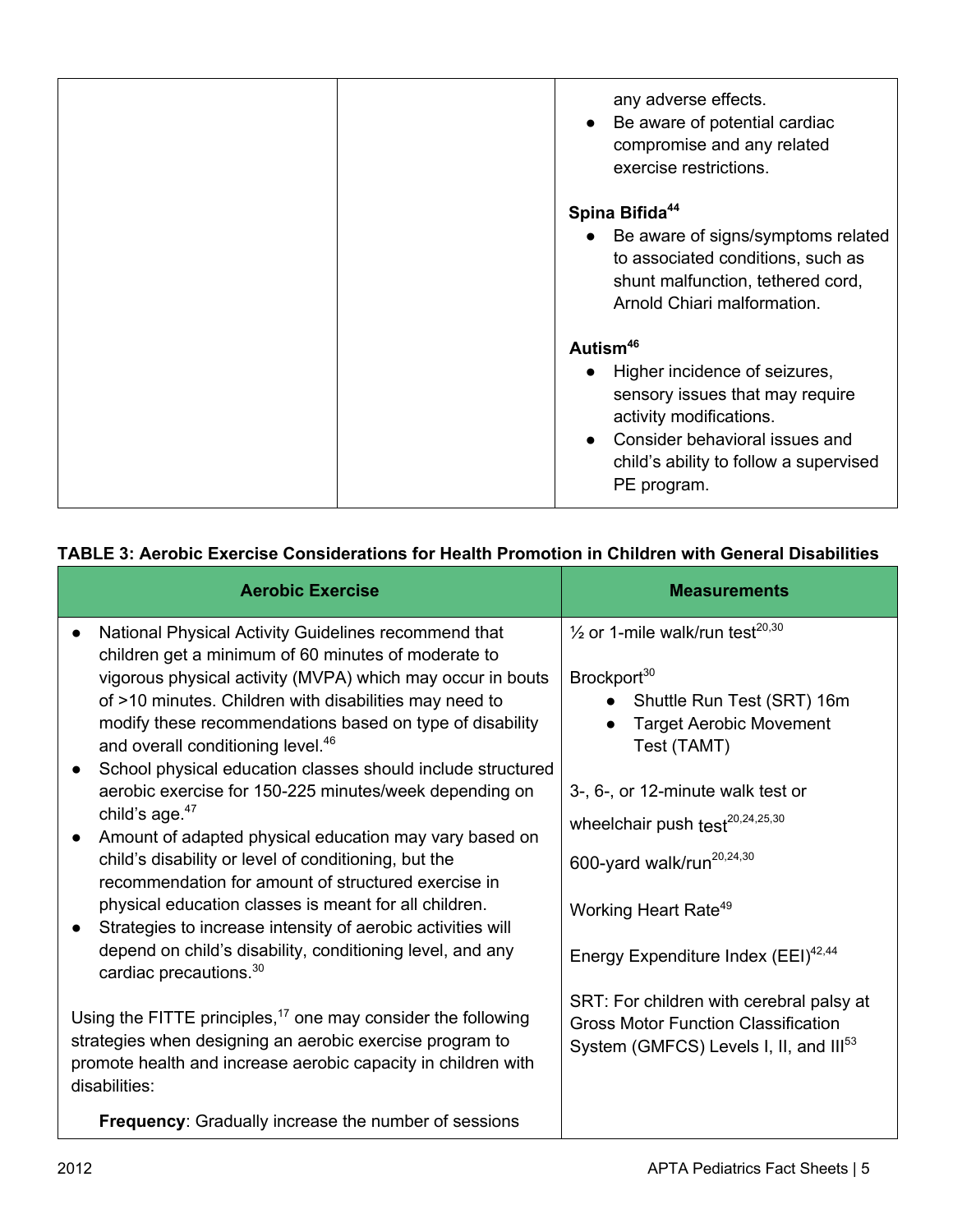| per week from 2 to 4 or more days/week. <sup>48</sup>                                                                                                                                                                                                                                                                                                                                                                 |  |
|-----------------------------------------------------------------------------------------------------------------------------------------------------------------------------------------------------------------------------------------------------------------------------------------------------------------------------------------------------------------------------------------------------------------------|--|
| <b>Intensity:</b> Gradually increase the cardiorespiratory<br>training demand in each session; consider having the<br>child work at 40%-85% peak oxygen consumption or at a<br>target heart rate (THR) that is from 40%-85% of their<br>max HR. For children with CP, it is recommended that<br>194 beats per minute be used as an estimate of max HR<br>when individual HR monitoring is not possible. <sup>49</sup> |  |
| <b>Time:</b> Gradually increase time in aerobic exercise;<br>consider starting at 20 minutes and increasing to 40<br>minutes per session as tolerated. <sup>48,50</sup>                                                                                                                                                                                                                                               |  |
| <b>Type:</b> Consider introducing land or aquatic exercise<br>programs based on child's disability, conditioning level,<br>precautions and preference. 48,50-52                                                                                                                                                                                                                                                       |  |
| <b>Enjoyment:</b> Be sure to include activities, props, games,<br>music, movement, etc, to motivate and encourage<br>participation. <sup>48,50-52</sup>                                                                                                                                                                                                                                                               |  |

†Precautions for aerobic exercise programs are similar to those outlined in Table 2 for strength-training programs. It is important to screen for any cardiac or pulmonary conditions and to revise programs as indicated.

| <b>Interventions</b>                                                                                                                                                                                                                                                                                                                                                                                                                                                                              | <b>Measurements</b>                                                                                                                                                                                                                                                                                                                                                                                                                                                                                                                                                                                                                                                                                                                                     |  |  |
|---------------------------------------------------------------------------------------------------------------------------------------------------------------------------------------------------------------------------------------------------------------------------------------------------------------------------------------------------------------------------------------------------------------------------------------------------------------------------------------------------|---------------------------------------------------------------------------------------------------------------------------------------------------------------------------------------------------------------------------------------------------------------------------------------------------------------------------------------------------------------------------------------------------------------------------------------------------------------------------------------------------------------------------------------------------------------------------------------------------------------------------------------------------------------------------------------------------------------------------------------------------------|--|--|
| Physical therapist can:<br>Instruct children and caregivers<br>about importance of MVPA,<br>strengthening and weight bearing<br>exercises, and ways to adapt<br>activities to maximize participation.<br>Instruct community fitness providers<br>on how to include children with<br>disabilities in active recreation and<br>sports programs.<br>Assist with the design,<br>implementation and measurement of<br>active recreation and sports<br>programs for children with<br>disabilities. $44$ | Physical therapists can work with community fitness<br>instructors to:<br>Design outcome measures for program evaluation of<br>community health promotion programs for children and<br>youth with disabilities.<br>Measures may be similar to clinic measures used<br>$\circ$<br>in physical therapy.<br>Measures may be summative evaluations of<br>$\circ$<br>participation in programs (e.g., attendance records,<br>information on adverse reactions or injuries).<br>Measures may be summative program evaluations<br>$\circ$<br>(e.g., program satisfaction questionnaires for<br>children and/or parents; program effectiveness for<br>attaining identified goals and objectives on body<br>structure and function, activity, or participation). |  |  |

## **TABLE 4: Physical Therapists Roles in Adapted Sports Programs and Consultation in the Community**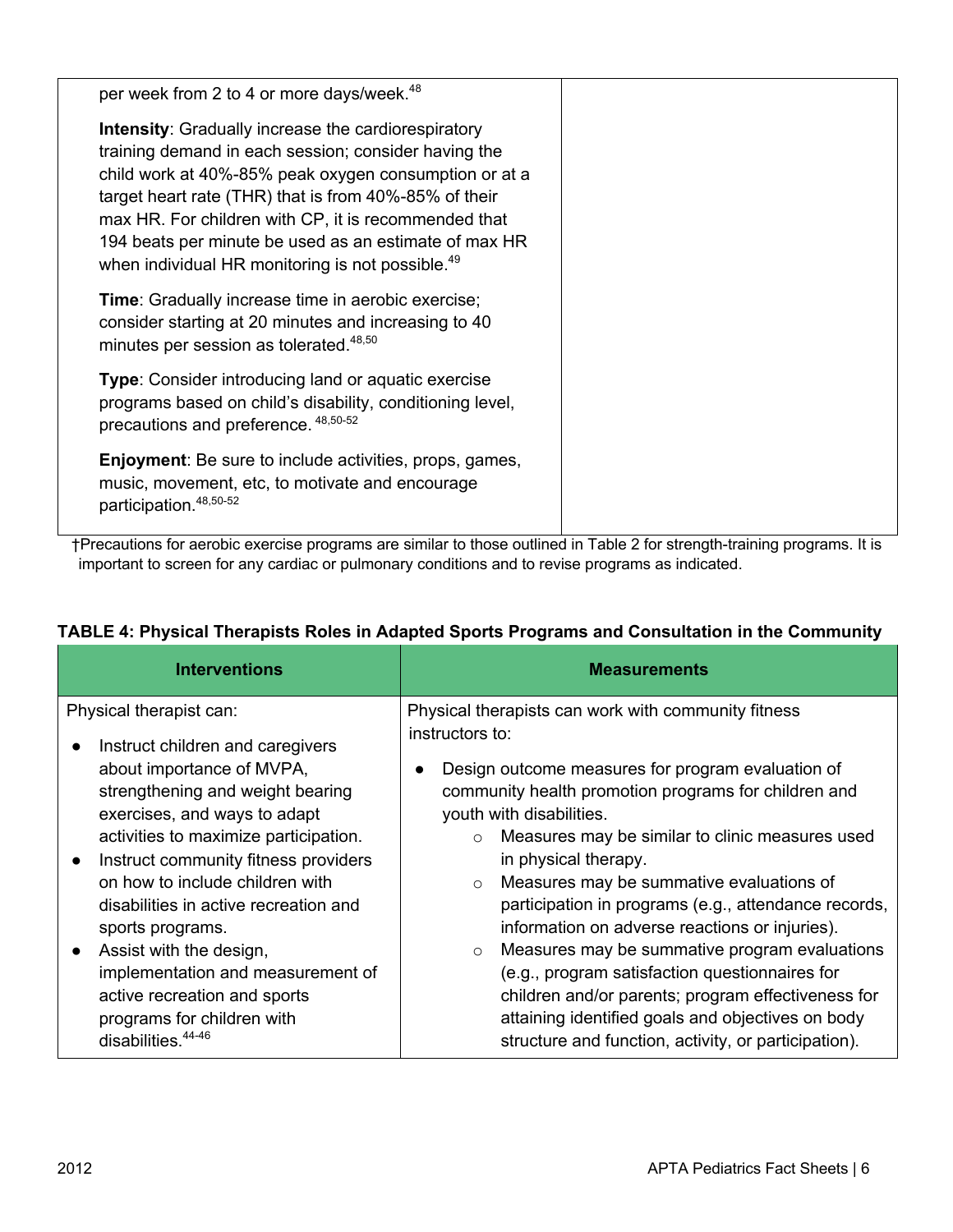# **TABLE 5: Considerations for Health Promotion for Children with Typical Development who are Obese**

| <b>Intervention</b>                                                                                                                                                                                                                                                                                                         | <b>Measurements</b>                                                                                                                                             | <b>Precaution</b>                                                                                                   |
|-----------------------------------------------------------------------------------------------------------------------------------------------------------------------------------------------------------------------------------------------------------------------------------------------------------------------------|-----------------------------------------------------------------------------------------------------------------------------------------------------------------|---------------------------------------------------------------------------------------------------------------------|
| <b>Physical Activity Programs for School-aged</b><br>Children Non-competitive games; strength training with<br>resistance bands; information about self- management,<br>goal setting, social support, health, and nutrition. <sup>57</sup>                                                                                  | Body Mass Index<br>Shuttle Run<br>Push-Up Test<br><b>Reach Test</b>                                                                                             | Statement of<br><b>Sufficient Health</b><br>form submitted by<br>parents                                            |
| Nutrition, Strength, Aerobic program for<br><b>Adolescent Girls Nutrition educational sessions about</b><br>diet and motivation for healthy eating; strength-training<br>exercises; aerobic cardiovascular fitness exercises. <sup>58</sup>                                                                                 | Body-Mass Index<br>Body composition<br>Glucose tolerance testing<br>3-day physical activity & diet<br>recall<br>Leg press and bench press<br>Accelerometer data | Participants were<br>excluded if they<br>have had any major<br>medical diagnoses<br>since birth                     |
| <b>Elementary-school Children in Second and Third</b><br><b>Grades Physical Activity Across the Curriculum</b><br>$(PAAC)^{59}$                                                                                                                                                                                             | Body-Mass Index<br>Accelerometer data<br>Academic Achievement                                                                                                   | No precautions                                                                                                      |
| <b>Lunch-Time Walking Program in Elementary</b><br>Schools Card marked for every 1/4 mile walked. <sup>60</sup>                                                                                                                                                                                                             | <b>Body-Mass Index</b><br>Waist circumference<br>The Progressive Aerobic<br>Cardiovascular Endurance Run<br>(PACER) test                                        | No precautions                                                                                                      |
| School-based Program: Healthy for Life/PE4ME<br>Focuses on the school, nutrition, and physical activity:<br>The Sports, Play, and Active Recreation for Kids<br>(SPARK) curriculum. <sup>61</sup>                                                                                                                           | Body-Mass Index<br><b>Blood Pressure</b><br>Questionnaire on lifestyle<br>choices and self-esteem                                                               | No precautions                                                                                                      |
| <b>Physical Activity Program for Obese Children Ages</b><br>6-14 Years Who Are Not Physically Active Games for<br>strength, balance, fun, endurance, and courage; sports<br>(e.g., swimming, hiking, climbing, skating, sliding,<br>football); activities with music; athletics; orienteering;<br>ball games. <sup>62</sup> | Body-Mass Index<br>Maximum oxygen uptake<br>Physical fitness tests: running,<br>jumping, throwing, climbing                                                     | <b>No Precautions</b>                                                                                               |
| <b>Hospital-based Intervention for Obese Children</b><br>Ages 5-17 Years Dietician monitoring, education, food<br>journal; individual family sessions to identify triggers for<br>overeating and discussions about being overweight. <sup>63</sup>                                                                          | Body-Mass Index<br>Waist circumference<br>Blood pressure<br>Body fat                                                                                            | Pediatric consultant<br>determined if<br>program was a<br>good fit                                                  |
| After-school Program for Children in Kindergarten<br>Through Fifth Grade Track and field exercises<br>including calisthenics, strength and flexibility exercises,<br>sprinting, or long-distance running; nutrition education<br>and games such as dodge ball, soccer, and freeze<br>tag.64                                 | Hip-to-waist ratios Body<br>composition<br>Food frequency interview by<br>dietician                                                                             | Precaution if history<br>of cardiovascular<br>disease or<br>contraindications<br>for moderate<br>intensity exercise |
| <b>Physical Activity Program for Obese Children Ages</b><br>7-17 Years Physical activity sessions; motivating and<br>fun games. <sup>65</sup>                                                                                                                                                                               | Body-Mass Index Blood<br>Pressure                                                                                                                               | No precautions                                                                                                      |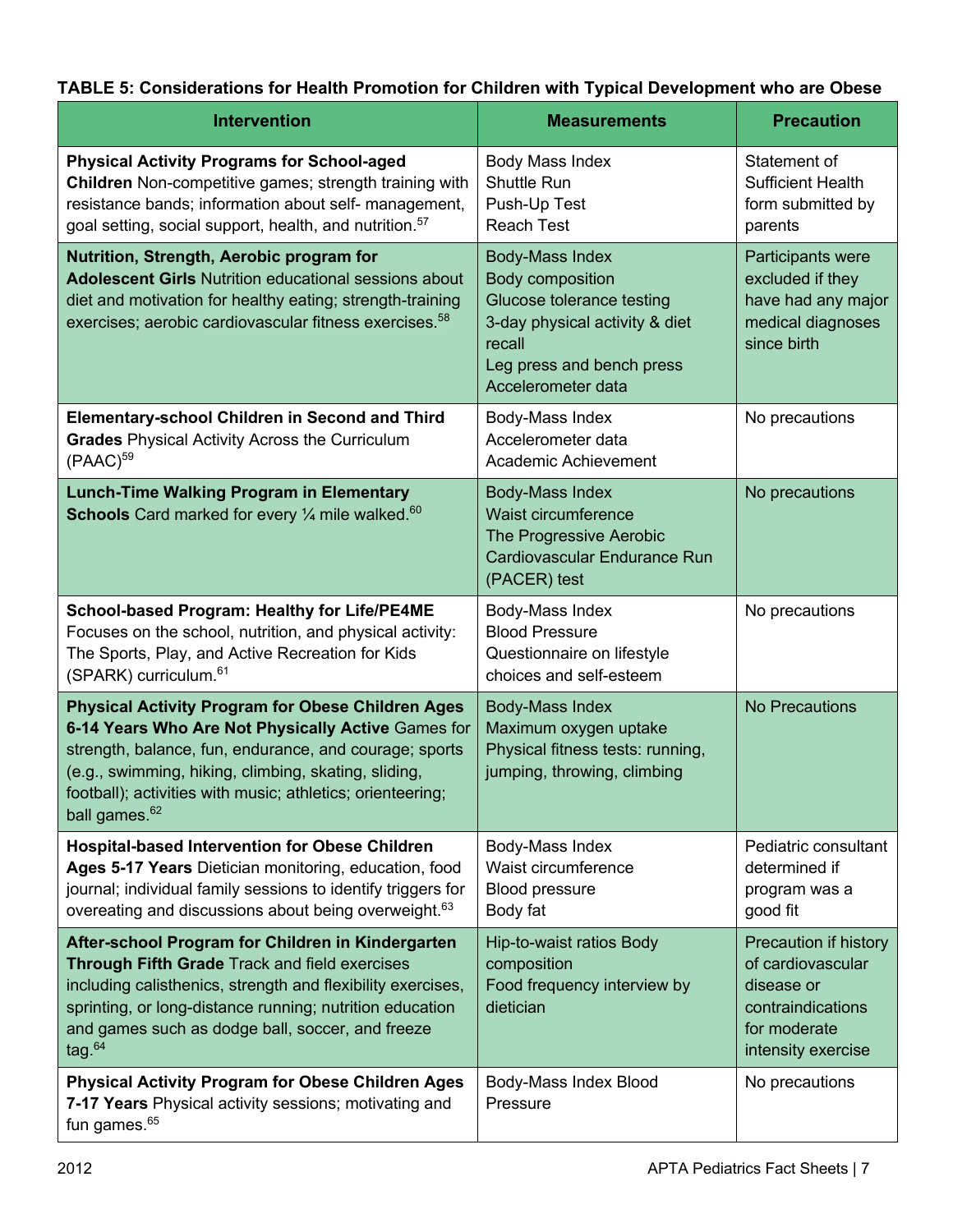### **REFERENCES**

- 1. American Physical Therapy Association. *Guide to Physical Therapist Practice. 2nd Ed*. (Online). Retrieved from: http://guidetoptpractice.apta.org/ Accessed February 20, 2012.
- 2. World Health Organization. International Classification of Functioning, Disability and Health: Children and Youth Version. Geneva, Switzerland: World Health Organization; 2007.
- 3. O'Neil ME, Palisano R, Westcott S. Relationship of therapists' attitudes, children's motor ability, and parenting stress on mothers' perceptions of therapists' behaviors during early intervention. *Phys Ther.* 2001;81:1412-1424.
- 4. O'Neil ME, Palisano R. Attitudes toward family-centered care and clinical decision making in early intervention among physical therapists. *Pediatr Phys Ther.* 2000;12:173-182.
- 5. Rimmer J, Rowland JL. Physical activity for youth with disabilities: a critical need in an underserved population. *Disability and Health*. 2008;11(2):141-148.
- 6. O'Neil ME, Fragala-Pinkham M, Westcott SL, et al. Physical therapy clinical management recommendations for children with cerebral palsy-spastic diplegia. *Pediatr Phys Ther*. 2006;18:49-72.
- 7. Ogden CL, Carroll MD, Curtin LR, Lamb MM, Flegal KM. Prevalence of high body mass index in US children and adolescents, 2007-2008. *JAMA*. 2010;303(3):242-249.
- 8. Centers for Disease Control and Prevention Web site. Youth Risk Behavior Surveillance System (YRBSS). Retrieved from: www.cdc.gov/yrbss Accessed February 20, 2012.
- 9. Bandini LG, Curtin C, Hamad C, Tybor DJ, Must A. Prevalence of over-weight in children with developmental disorders in the continuous National Health and Nutrition Examination Survey (NHANES) 1999-2002. *J Pediatr.* 2005;146(6):738-743.
- 10. Rimmer JH, Rowland JL, Yamaki K. Obesity and secondary conditions in adolescents with disabilities: addressing the needs of an underserved population. *J Adolesc Health*. 2007;41:224-229.
- 11. Ganley KJ, Paterno MV, Miles C, Stout J, Brawner L, Girolami G, Warren M. Health-related fitness in children and adolescents. *Pediatr Phys Ther.* 2011;23(3):208-220.
- 12. Capersen CJ, Powell KE, Christenson GM. Physical activity, exercise, and physical fitness: definitions and distinctions for health-related research. *Public Health Reports*.1985;100(2):126-131.
- 13. The Presidential Council on Physical Fitness and Sports. Definitions: Health, Fitness, and Physical Activity. Retrieved from: http://www.fitness.gov/digest\_mar2000.htm Accessed July 8, 2011.
- 14. World Health Organization. Health Promotion Glossary.1998. Retrieved from: https://www.who.int/healthpromotion/about/HPR%20Glossary%201998.pdf. Accessed July 1, 2011.
- 15. Bernstein HH, ed. Pediatrics in Practice: A Health Promotion Curriculum for Child Health Professionals: Health Promotion Curriculum for Child Health Professionals. New York, NY: Springer Publishing Co: 2005.
- 16. Thompson, CR. Health, fitness and wellness during childhood and adolescence. In: Thompson CR. *Prevention Practice: A Physical Therapist's Guide to Health, Fitness and Wellness*. Thorofare, NJ: SLACK Inc; 2007:74-86.
- 17. Thompson WR, Gordon NF, Pescatello KS, eds. *ACSM's Guidelines for Exercise Testing and Prescription. 8th ed*. Philadelphia, PA: Wolters Klumer/Lippincott Williams & Wilkins; 2009.
- 18. Mockford Mk, Caulton J. Systematic review of progressive strength training in children and adolescents with cerebral palsy who are ambulatory. *Pediatr Phys Ther.* 2008 20(4):318-333.
- 19. Fowler EG, Kolobe THA, Damiano DL, et al. Promotion of physical fitness and prevention of secondary conditions for children with cerebral palsy: Section on Pediatrics research summit proceedings. *Phys Ther*. 2007;87:1495- 1510.
- 20. Get Fit. President's Challenge. Get Fit! Retrieved from: https://health.gov/our-work/pcsfn. Accessed February 20, 2012.
- 21. Shields N, Taylor NF. A student-led progressive resistance training program increases lower limb muscle strength in adolescents with Down syndrome: a randomised controlled trial. *J Physiother*. 2010;56(3):187-93.
- 22. Lewis CL, Fragala-Pinkham MA. Effects of aerobic conditioning and strength training on a child with Down Syndrome: a case study. *Pediatr Phys Ther*. 2005;17(1):30-36.
- 23. American Physical Therapy Association. Guide to Physical Therapist Practice. 2nd Ed. (Online). http://guidetoptpractice.apta.org/. Accessed February 20, 2012.
- 24. World Health Organization. International Classification of Functioning, Dis-ability and Health: Children and Youth Version. Geneva, Switzerland: World Health Organization; 2007.
- 25. O'Neil ME, Palisano R, Westcott S. Relationship of therapists' attitudes, children's motor ability, and parenting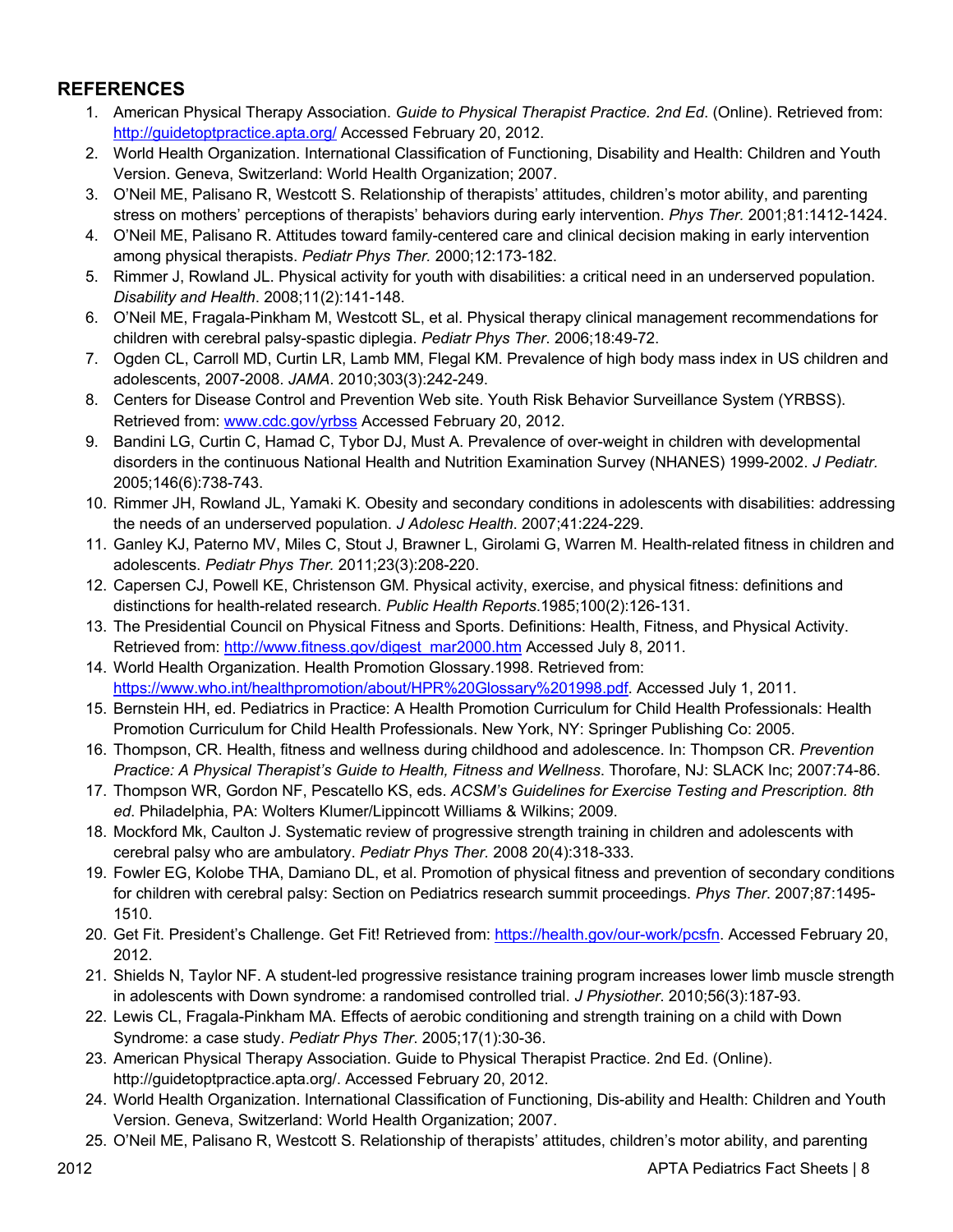stress on mothers' perceptions of therapists' behaviors during early intervention. *Phys Ther*. 2001;81:1412-1424.

- 26. O'Neil ME, Palisano R. Attitudes toward family-centered care and clinical decision making in early intervention among physical therapists. *Pediatr Phys Ther*. 2000;12:173-182.
- 27. Rimmer J, Rowland JL. Physical activity for youth with disabilities: a critical need in an underserved population. *Disability and Health*. 2008;11(2):141-148.
- 28. O'Neil ME, Fragala-Pinkham M, Westcott SL, et al. Physical therapy clinical management recommendations for children with cerebral palsy-spastic diplegia. *Pediatr Phys Ther*. 2006;18:49-72.
- 29. Ogden CL, Carroll MD, Curtin LR, Lamb MM, Flegal KM. Prevalence of high body mass index in US children and adolescents, 2007-2008. *JAMA*. 2010;303(3):242-249.
- 30. Centers for Disease Control and Prevention Web site. Youth Risk Behavior Surveillance System (YRBSS). Retrieved from: https://www.cdc.gov/healthyyouth/data/yrbs/index.htm. Accessed February 20, 2012.
- 31. Bandini LG, Curtin C, Hamad C, Tybor DJ, Must A. Prevalence of over-weight in children with developmental disorders in the continuous National Health and Nutrition Examination Survey (NHANES) 1999-2002. *J Pediatr*. 2005;146(6):738-743.
- 32. Rimmer JH, Rowland JL, Yamaki K. Obesity and secondary conditions in adolescents with disabilities: addressing the needs of an underserved population. *J Adolesc Health*. 2007;41:224-229.
- 33. Ganley KJ, Paterno MV, Miles C, Stout J, Brawner L, Girolami G, Warren M. Health-related fitness in children and adolescents. *Pediatr Phys Ther.* 2011;23(3):208-220.
- 34. Capersen CJ, Powell KE, Christenson GM. Physical activity, exercise, and physical fitness: definitions and distinctions for health-related research. *Public Health Reports*.1985;100(2):126-131.
- 35. The Presidential Council on Physical Fitness and Sports. Definitions: Health, Fitness, and Physical Activity. http://www.fitness.gov/digest\_mar2000.htm. Accessed July 8, 2011.
- 36. World Health Organization. Health Promotion Glossary.1998. Retrieved from: https://www.who.int/healthpromotion/about/HPR%20Glossary%201998.pdf Accessed July 1, 2011.
- 37. Bernstein HH, ed. Pediatrics in Practice: A Health Promotion Curriculum for Child Health Professionals: Health Promotion Curriculum for Child Health Professionals. New York, NY: Springer Publishing Co: 2005.
- 38. Thompson, CR. Health, fitness and wellness during childhood and adolescence. In: Thompson CR. Prevention Practice: A Physical Therapist's Guide to Health, Fitness and Wellness. Thorofare, NJ: SLACK Inc; 2007:74-86.
- 39. Thompson WR, Gordon NF, Pescatello KS, eds. *ACSM's Guidelines for Exercise Testing and Prescription. 8th Ed*. Philadelphia, PA: Wolters Klumer/Lippincott Williams & Wilkins; 2009.
- 40. Mockford Mk, Caulton J. Systematic review of progressive strength training in children and adolescents with cerebral palsy who are ambulatory. *Pediatr Phys Ther*. 2008 20(4):318-333.
- 41. Fowler EG, Kolobe THA, Damiano DL, et al. Promotion of physical fitness and prevention of secondary conditions for children with cerebral palsy: APTA Pediatrics research summit proceedings. *Phys Ther.* 2007;87:1495-1510.
- 42. Get Fit. President's Challenge. Get Fit! Retrieved from: https://health.gov/our-work/pcsfn Accessed February 20, 2012.
- 43. Shields N, Taylor NF. A student-led progressive resistance training program increases lower limb muscle strength in adolescents with Down syndrome: a randomised controlled trial. *J Physiother.* 2010;56(3):187-93.
- 44. Lewis CL, Fragala-Pinkham MA. Effects of aerobic conditioning and strength training on a child with Down Syndrome: a case study. *Pediatr Phys Ther*. 2005;17(1):30-36.
- 45. Swann-Guerrero S, Rubio-Cajigas M. Autism and considerations in recreation and physical activity settings, 2009. National Center on Physical Activity and Disability Website. Retrieved from: https://www.nchpad.org/
- 46. US Department of Health and Human Services Web site. 2008 Physical Activity Guidelines for Americans. Retrieved from: https://health.gov/our-work/physical-activity Accessed February 20, 2012.
- 47. Position Statement Task Force: Holt-Hale S, Clark J, Rink J. National As-sociation for Sport and Physical Education (NASPE). Appropriate Maximum Class Length for Elementary Physical Education [Position Statement]. Reston, VA: 2009.
- 48. Fragala-Pinkham M, Haley S, Goodgold S. Evaluation of a community-based group fitness program for children with disabilities. *Pediatr Phys Ther*. 2006;18(2):159-167.
- 49. Vershuren O, Maltais DB, Takken T. The 220-age equation does not predict maximum heart rate in children and adolescents. *Dev Med Child Neurol*. 2011;53:861-864.
- 50. Fragala-Pinkham M, Haley SM, Rabin J, Kharash V. A fitness program for children with disabilities. *Phys Ther*.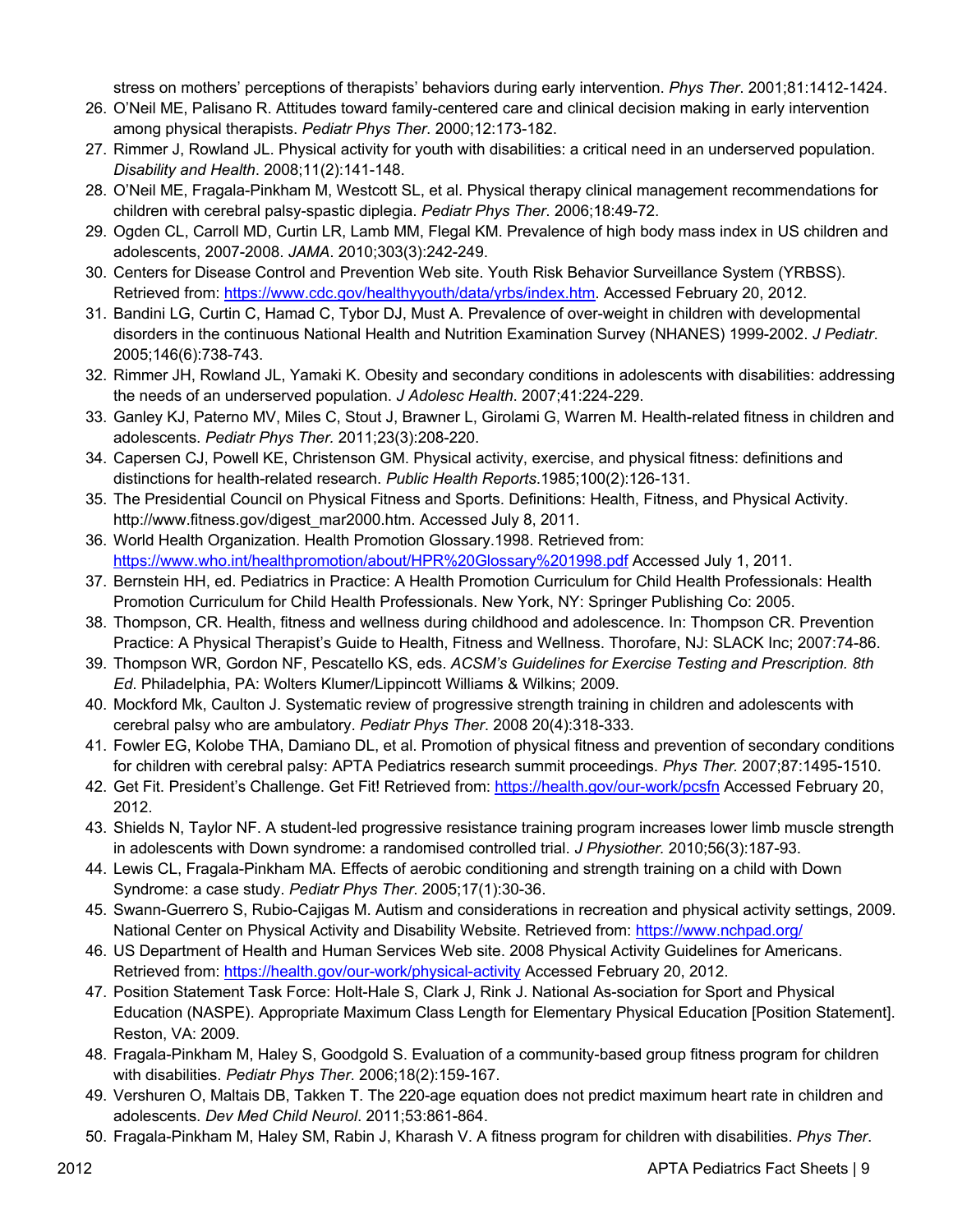2005;85:1182-1200.

- 51. Fragala-Pinkham, Haley SM, O'Neil ME. Group aquatic aerobic exercise for children with disabilities. *Dev Med Child Neurol*. 2008;50:822-827.
- 52. Fragala-Pinkham M, Dumas H, Boyce M, Peters C, Haley S. Evaluation of an adaptive ice skating programme for children with disabilities. *Dev Neurorehabil.* 2009;12(4):215- 223.
- 53. Verschuren O, Ketelaar M, Keefer D, et al. Identification of a core set of exercise tests for children and adolescents with cerebral palsy: a Delphi survey of researchers and clinicians. *Dev Med Child Neurol.*  2011;53(5):449-456.
- 54. Fragala-Pinkham M, O'Neil M, Haley S. Summative evaluation of a pilot aquatic exercise program for children with disabilities. *Disability Health J*. 2010;3:162-170.
- 55. Thomas A, Rosenberg A. Promoting community recreation and leisure. *Pediatr Phys Ther.* 2003;15(4):232-246.
- 56. Hunter K, Piner S, Rosenberg A. Pediatric physical therapists' consultation with a community dance instructor: a case report. *Pediatr Phys Ther*. 2004;16(4):222-229.
- 57. Annesi JJ, Pierce LL, Bonaparte WA, Smith AE. Preliminary effects of the Youth Fit for Life protocol on body mass index in Mexican American children in YMCA before- and after-school care programs. *Hispanic Health Care Int.* 2009;7(3):123-129.
- 58. Davis JN, Tung A, Chak SS, et al. Aerobic and strength training reduces adiposity in overweight Latina adolescents. *Med Sci Sports Exerc*. 2009;41(7):1494-1503.
- 59. Donnelly JE, Greene JL, Gibson CA. Physical Activity Across the Curriculum (PAAC): a randomized controlled trial to promote physical activity and diminish overweight and obesity in elementary school children. *Prev Med*. 2009;49(4):336-41.
- 60. Hawthorne A, Shaibi G, Gance-Cleveland B, McFall S. Grand Canyon trekkers: school-based lunchtime walking program. *J School Nurs*. 2011;27(1):43-50.
- 61. Prosper M, Moczulski VL, Qureshi A, Weiss M, Bryars T. Healthy for Life/PE4ME: assessing an intervention targeting childhood obesity. *Californian J of Health Promotion*. 2009;7:1-10.
- 62. Sola K, Brekke N, Brekke M. An activity-based intervention for obese and physically inactive children organized in primary care: feasibility and im-pact on fitness and BMI: a one-year follow-up study. *Scand J Prim Health Care*. 2010;28(4):199-204.
- 63. Tan-Ting AM, Lido L. Outcome of a hospital based multidisciplinary weight loss program in obese Filipino children. *Nutrition*. 2010;27(1):50-54.
- 64. Topp R, Jacks DE, Wedig RT, Newman JL, Tobe L, Hollingsworth A. Reducing risk factors for childhood obesity: the Tommie Smith Youth Athletic Initiative. *Western J Nurs Res*. 2009;31(6):715- 730.
- 65. Vanhelst J, Mikulovic J, Fardy P, et al. Effects of a multidisciplinary rehabilitation program on pediatric obesity: the CEMHaVi program. *Int J Rehabili Res*. 2011;34(2):110-114.

#### **ADDITIONAL RESOURCES**

#### **For Children with Disabilities:**

- National Center for Physical Activity and Disability. Available at: https://www.nchpad.org/
- Disabled Sports USA. Available at: https://www.moveunitedsport.org/
- American Therapeutic Recreation Association. Available at: https://www.atra-online.com/

#### **Community and School Programs for Children with Typical Development**

- SPARK. Available at: https://sparkpe.org/
- Coordinated School Health Programs (CATCH). Available at: https://catchinfo.org/
- Marathon Kids. Available at: https://marathonkids.org/
- Fitnessgram<sup>®</sup>. Available at: https://fitnessgram.net/

#### **General Health and Fitness Web Sites for Children and Families**

- American Council on Exercise. Available at: https://www.acefitness.org/
- American Heart Association. Available at: https://www.heart.org/
- American Physical Therapy Association. Available at: https://www.apta.org/
- President's Council on Sports, Fitness and Nutrition. Available at: https://health.gov/our-work/pcsfn
- Kids Health. Available at: https://kidshealth.org/
- Kids Health Works. Available at: https://www.kidshealthworks.com/